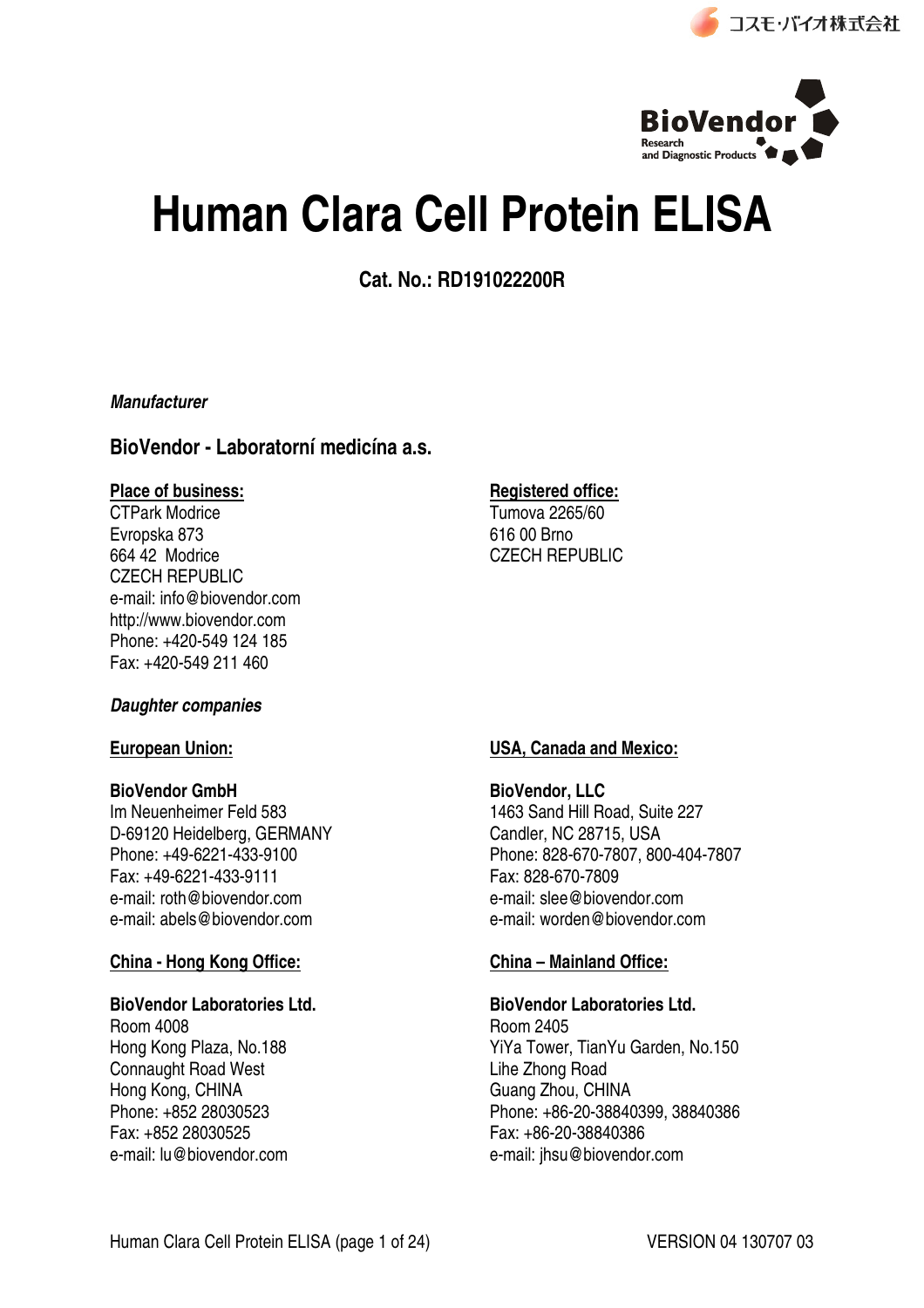

# **CONTENTS:**

| 1.  |                                                          |  |
|-----|----------------------------------------------------------|--|
| 2.  |                                                          |  |
| 3.  |                                                          |  |
| 4.  |                                                          |  |
| 5.  |                                                          |  |
| 6.  |                                                          |  |
| 7.  |                                                          |  |
| 8.  |                                                          |  |
| 9.  |                                                          |  |
|     |                                                          |  |
|     |                                                          |  |
|     |                                                          |  |
|     |                                                          |  |
|     | 14. DEFINITION OF CLARA CELL PROTEIN MASTER CALIBRATOR14 |  |
| 15. |                                                          |  |
|     |                                                          |  |
|     |                                                          |  |

Use only the actual version of Product Data Sheet enclosed with the kit!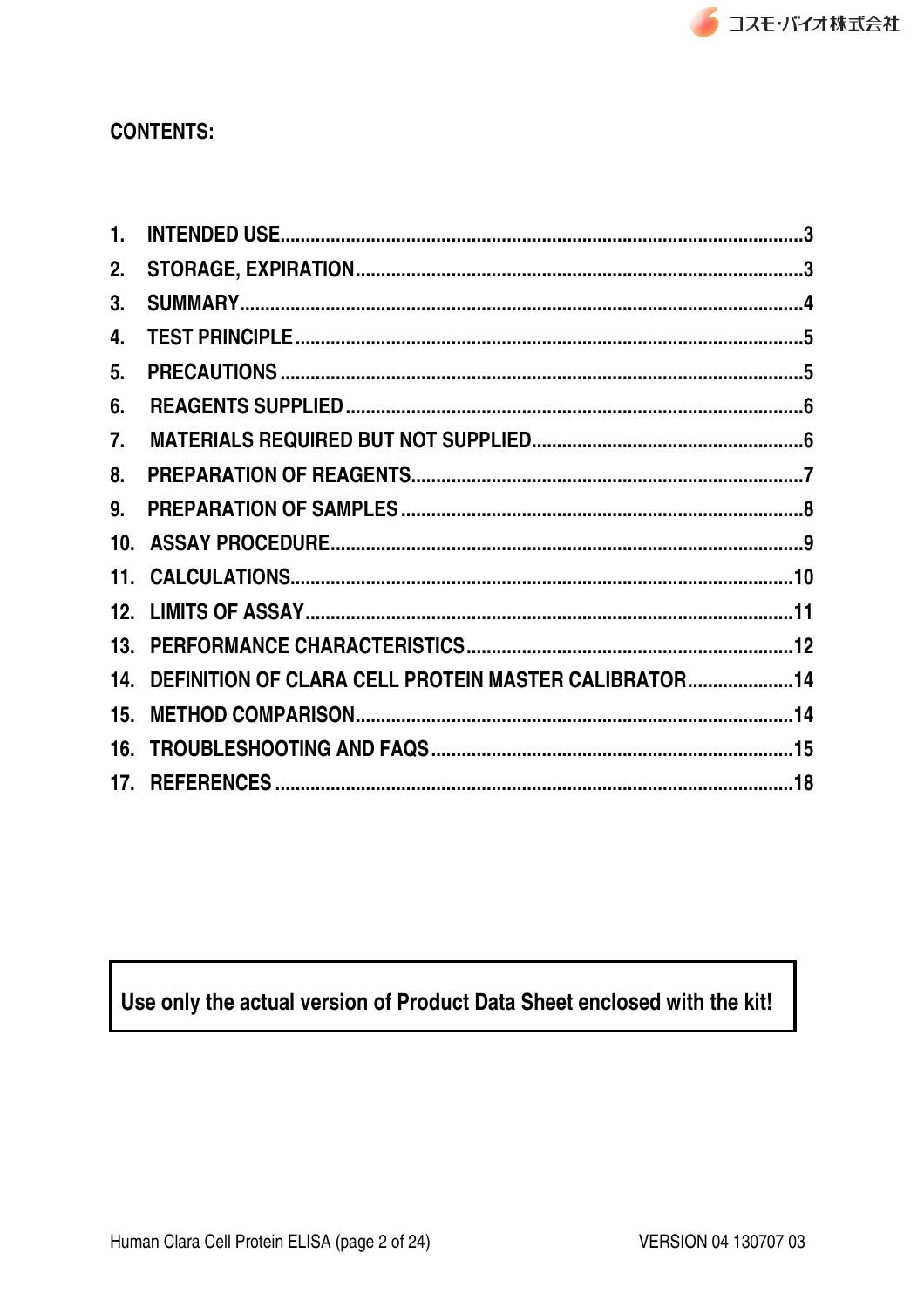

#### **1. Intended Use**

The RD191022200R Human Clara Cell Protein ELISA is a biotin labelled antibody based sandwich enzyme immunoassay for the quantitative measurement of human Clara Cell Protein in serum, plasma, tissue culture medium and bronchoalveolar lavage fluid. It is intended for in vitro research use only.

## **Features**

- The total assay time is less than four hours.
- The kit measures total (homodimeric) Clara Cell Protein.
- Quality Controls are human serum based. No animal sera are used.

# **2. Storage, Expiration**

Store the kit at 2-8°C. Under these conditions, the kit is stable until the expiration date (see label on the box).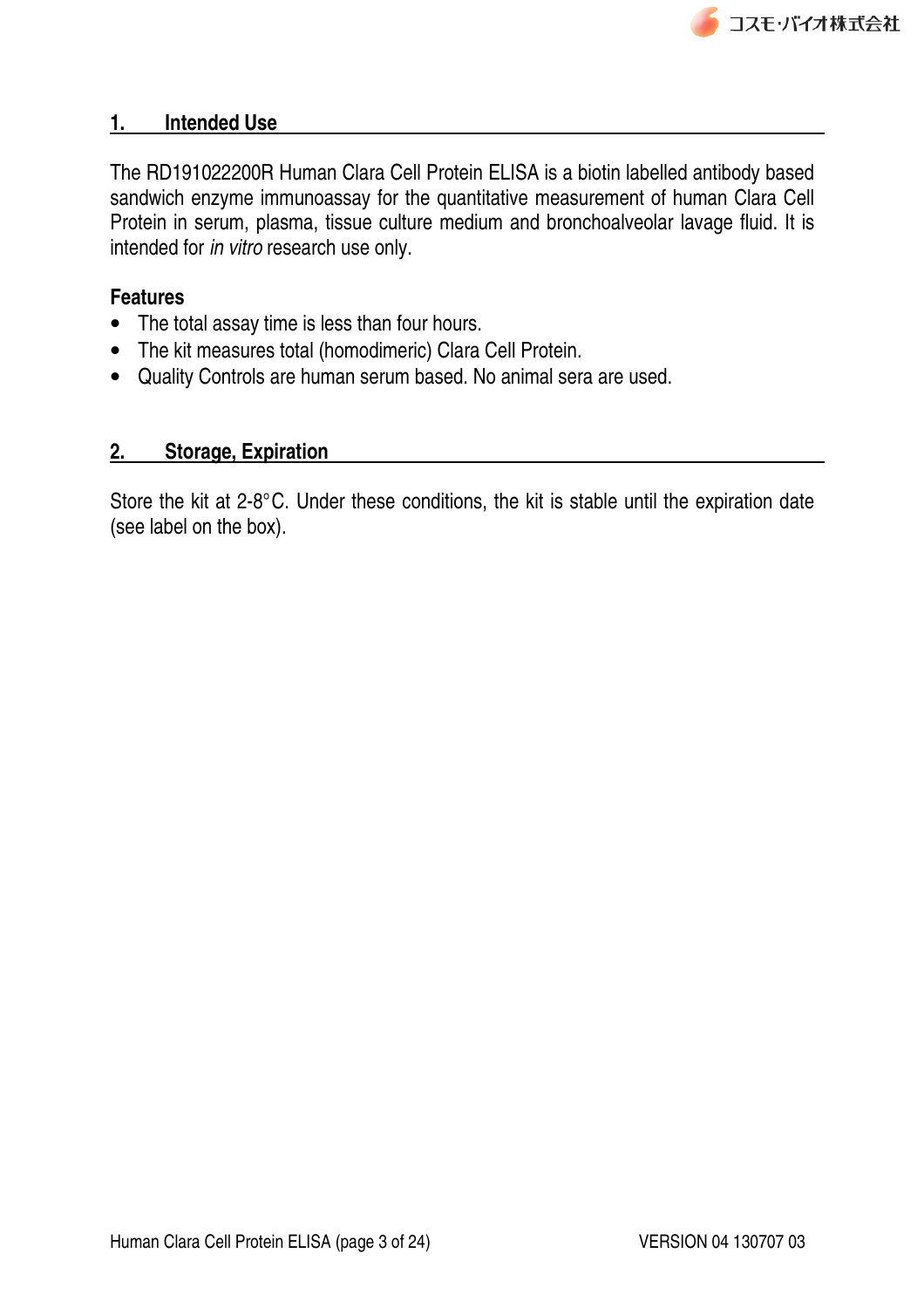## **3. Summary**

Human Clara Cell Protein (CC16, CC10 and also called uteroglobin, urinary protein 1 or Clara Cell Secretory Protein) belongs to the family of secretoglobins and is a secreted protein product of non-ciliated bronchiolar Clara cells. Its function remains to be elucidated but there is convincing data suggesting its phospholipase A2 inhibitory activity as well as a number of other immunomodulatory features including inhibition of interferon gamma signaling and Th1 vs. Th2 lymphocyte regulation.

It was proposed as a potential peripheral marker of respiratory epithelial injury and bronchial dysfunction.

Clara Cell Protein 16 concentrations have been determined in both serum and bronchoalveolar lavage fluid in numerous studies since 1994. In serum, its increase is associated with age, asbestos, nitrogen chloride and ozone exposure, sarcoidosis and high PEEP ventilation. Decreased serum CC16 levels are found after pulmonary resection, in silica-exposed workers, smokers and in asthma.

Decreased CC16 concentrations were also found in the amniotic fluid of fetuses suffering from pulmonary hypoplasia caused by various mechanisms (diaphragmatic hernia, diabetic fetopathy, Turner and Down syndrome). In pleural effusions, the CC16 concentration appears to be associated with its diffusion from the lung as evidenced by high CC16 levels in cardiac pleural congestion.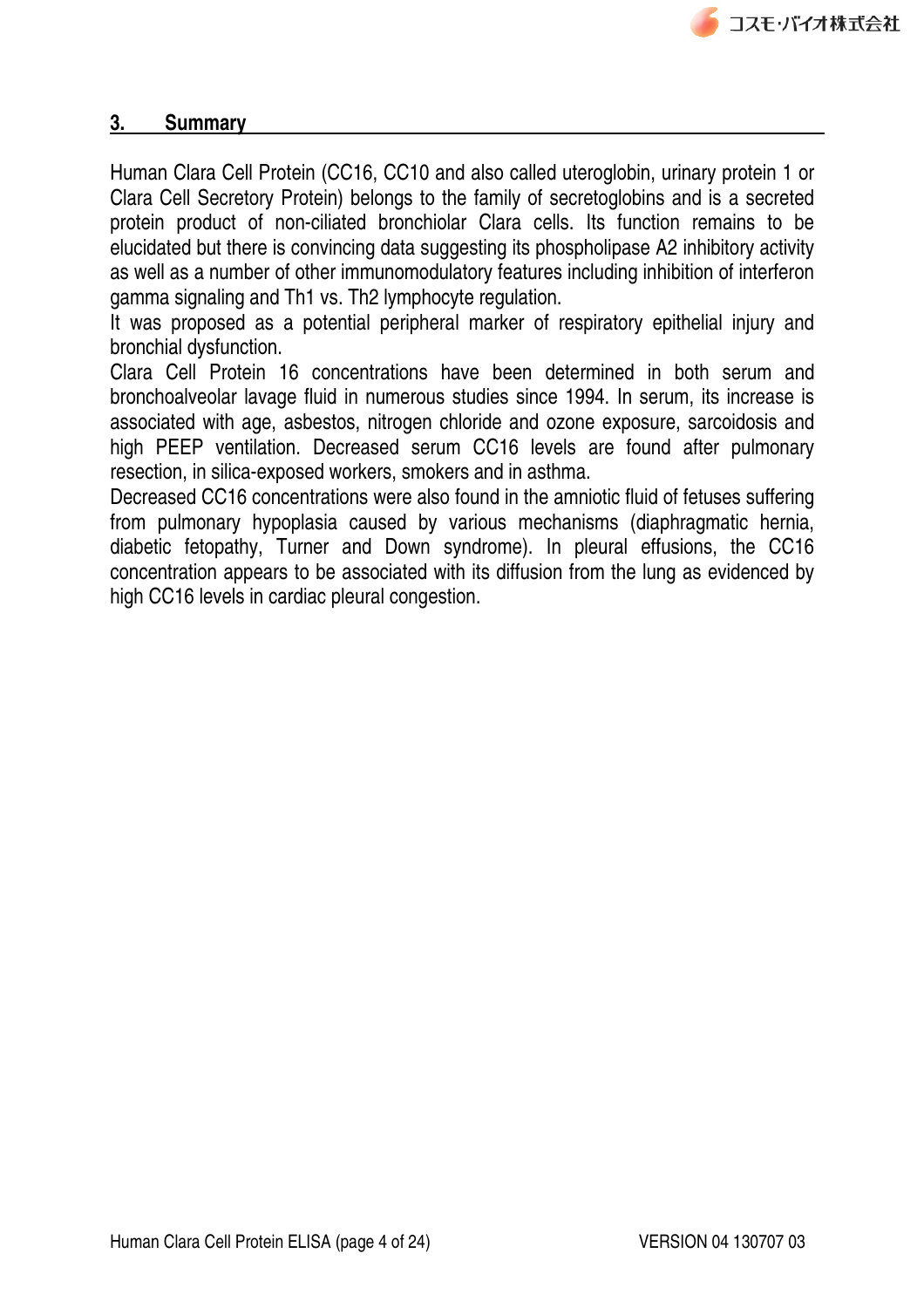

## **4. Test Principle**

In the BioVendor's Human Clara Cell Protein ELISA, calibrators or samples are incubated with a rabbit polyclonal anti-human Clara Cell Protein antibody coated in microtiter wells. After one-hour incubation and a washing, biotin-labelled polyclonal antihuman Clara Cell Protein antibody is added and incubated with captured Clara Cell Protein. After a thorough wash, streptavidin-horseradish peroxidase conjugate is added. After one hour incubation and the last washing step, the remaining conjugate is allowed to react with the substrate  $H_2O_2$ -tetramethylbenzidine. The reaction is stopped by addition of acidic solution and absorbance of the resulting yellow product is measured at 450 nm. The absorbance is proportional to the concentration of Clara Cell Protein. A standard curve is constructed by plotting absorbance values versus Clara Cell Protein concentrations of calibrators, and concentrations of unknown samples are determined using this standard curve.

## **5. Precautions**

- For *in vitro* and research use only.
- This kit contains components of human origin. These materials were found nonreactive for HbsAg, HCV antibody and for HIV 1/2 antibody and antigen. However, these materials should be handled as potentially infectious, as no tests can guarantee the complete absence of infectious agents.
- Avoid contact with the acidic Stop Solution and Substrate Solution which contains hydrogen peroxide. Wear gloves and eye protection when handling these reagents. In case of contact with the Stop Solution and the Substrate Solution wash skin thoroughly with water and seek medical attention, when necessary.
- Wear gloves and laboratory coats when handling immunodiagnostic materials.
- The materials must not be pipetted by mouth.
- Do not drink, eat or smoke in the areas where immunodiagnostic materials are being handled.
- Reagents with different lot numbers should not be mixed.
- Reagents should not be used beyond the expiration marked on kit label.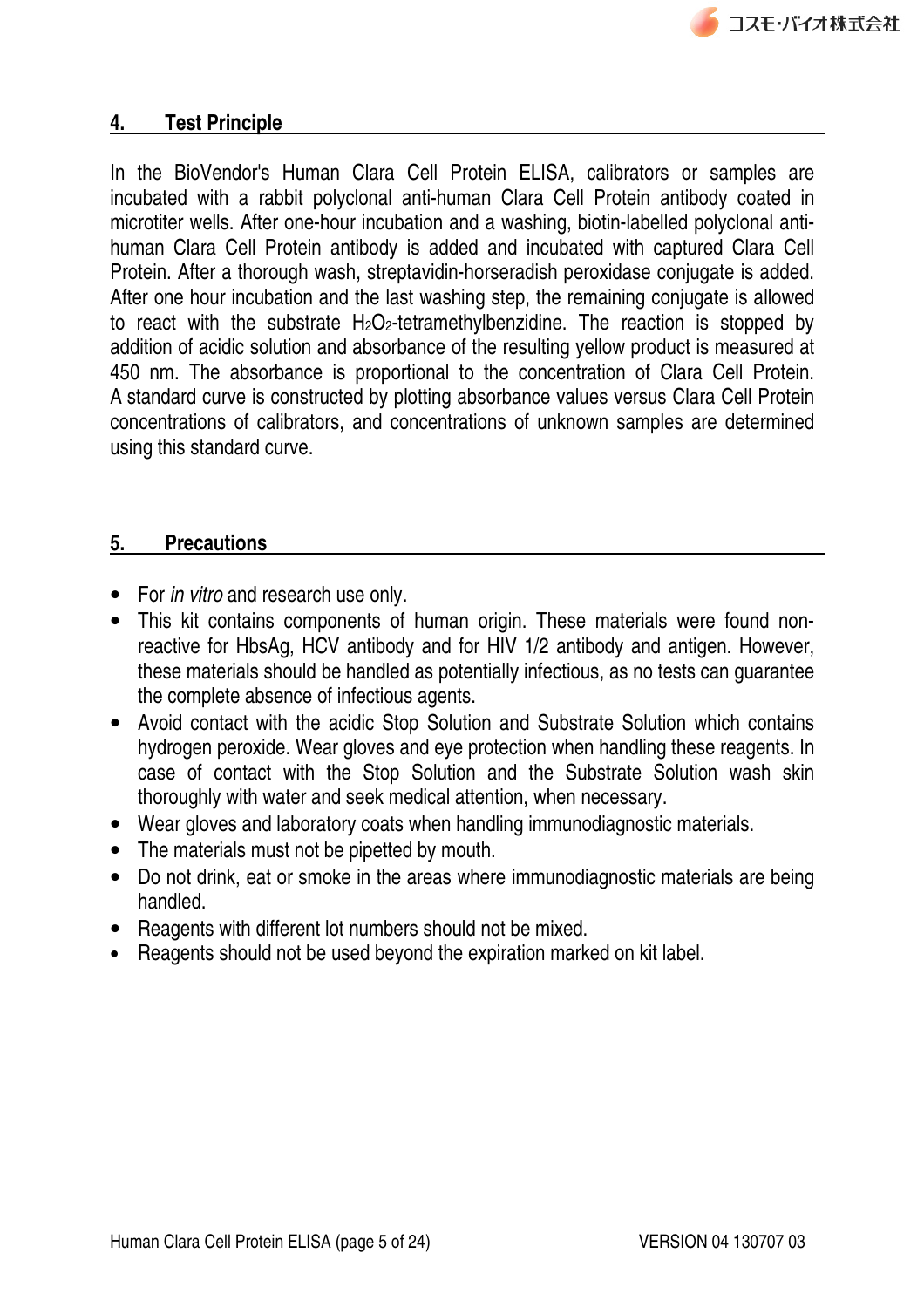# **6. Reagents Supplied**

| Cat. No. | <b>Kit Components</b>                             | Quantity         |
|----------|---------------------------------------------------|------------------|
| C071111  | Antibody Coated Microtiter Strips, sealed         | 96 wells         |
| C072511  | Biotin Labelled Antibody, ready to use            | $13 \text{ ml}$  |
| C072351  | Streptavidin-HRP Conjugate, ready to use          | 13 <sub>ml</sub> |
| C073141  | Clara Cell Protein Master Calibrator, Iyophilized | 1 vial           |
| C074191  | Quality Control High, Iyophilized                 | 2 vials          |
| C074251  | <b>Quality Control Low, Iyophilized</b>           | 2 vials          |
| C005114  | Dilution Buffer, ready to use                     | 20 ml            |
| C006121  | Wash Solution Concentrate (10x)                   | 100 ml           |
| C007111  | Substrate Solution (TMB), ready to use            | $13 \text{ ml}$  |
| C008111  | Stop Solution (0.2 M $H_2SO_4$ ), ready to use    | $13 \text{ ml}$  |
|          | Instruction Manual + Certificate of Analysis      | 1 pc             |

# **7. Materials Required but Not Supplied**

- Test tubes for diluting samples
- Precision pipettes to deliver 10-1000  $\mu$ l and disposable tips
- Multichannel pipette 100 µl
- Glassware (graduated cylinder and bottle for Wash Solution)
- Deionized (distilled) water
- Microtitration plate washer (optional) [Manual washing is possible but not preferable.]
- Microplate reader with 450 nm filter
- Orbital microplate shaker capable of approximately 300 rpm
- Software package facilitating data generation and analysis (optional)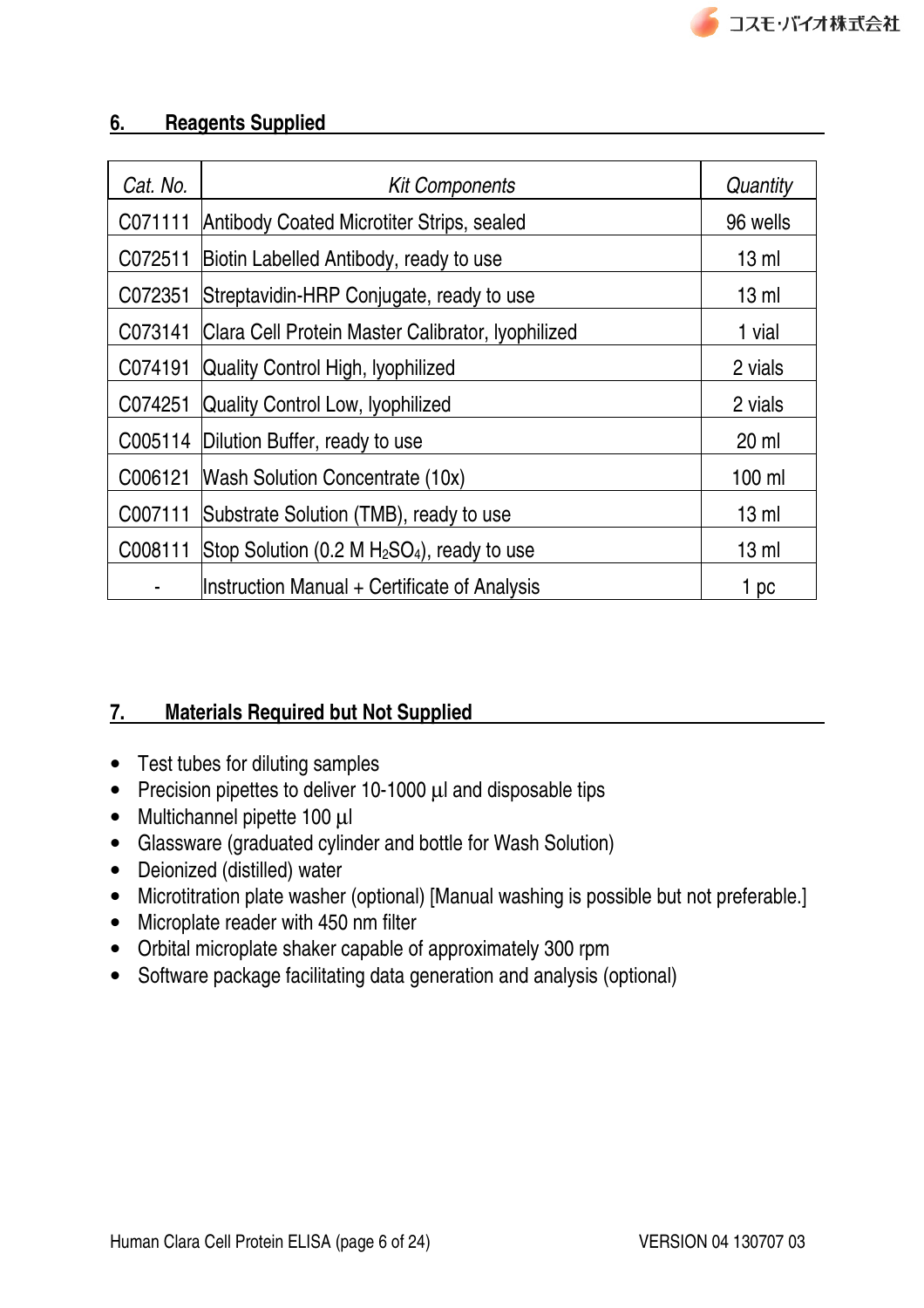## **8. Preparation of Reagents**

## **All reagents need to be brought to room temperature prior to the assay.**

Assay reagents are supplied ready to use, with the exception of Clara Cell Protein Master Calibrator, Quality Controls and Wash Solution Concentrate (10x).

Preparation of reagents for 1 plate:

• If you do not use the whole plate, return unused strips in the provided aluminium bag with desiccant and seal the bag carefully. Keep the unused strips at 2-8°C, protected from the moisture.

## **Wash Solution:**

Dilute 100 ml of Wash Solution concentrate with 900 ml of deionized (distilled) water.

Stability and storage:

The diluted Wash Solution is stable for 1 month when stored at 2-8°C.

# **Human Clara Cell Protein Calibrator:**

Reconstitute Clara Cell Protein Master Calibrator with 0.5 ml of Dilution Buffer, let it dissolve at least 15 minutes and shake gently (not to foam). The concentration of the human Clara Cell Protein in the stock solution is 100 ng/ml. Prepare Calibrators as follows:

| Calibrator volume     | <b>Dilution</b><br><b>Buffer</b><br>volume | Concentration |
|-----------------------|--------------------------------------------|---------------|
| stock                 |                                            | $100$ ng/ml   |
| 200µl of stock        | $300 \mu$                                  | 40 ng/ml      |
| $200 \mu l$ of std.40 | 200 µl                                     | $20$ ng/ml    |
| 200 µl of std. 20     | $200 \mu$                                  | $10$ ng/ml    |
| 200 µl of std. 10     | 200 µl                                     | $5$ ng/ml     |
| $200$ µl of std. 5    | 300 µl                                     | $2$ ng/ml     |

Dilute prepared Calibrators 1:25 with Dilution Buffer prior to use in ELISA, e.g. 10 µl calibrator solution  $+$  240  $\mu$ l Dilution Buffer for duplicates. Do not store the diluted Calibrators.

# Stability and storage:

Reconstituted and undiluted Calibrators should be frozen at -20°C until next use.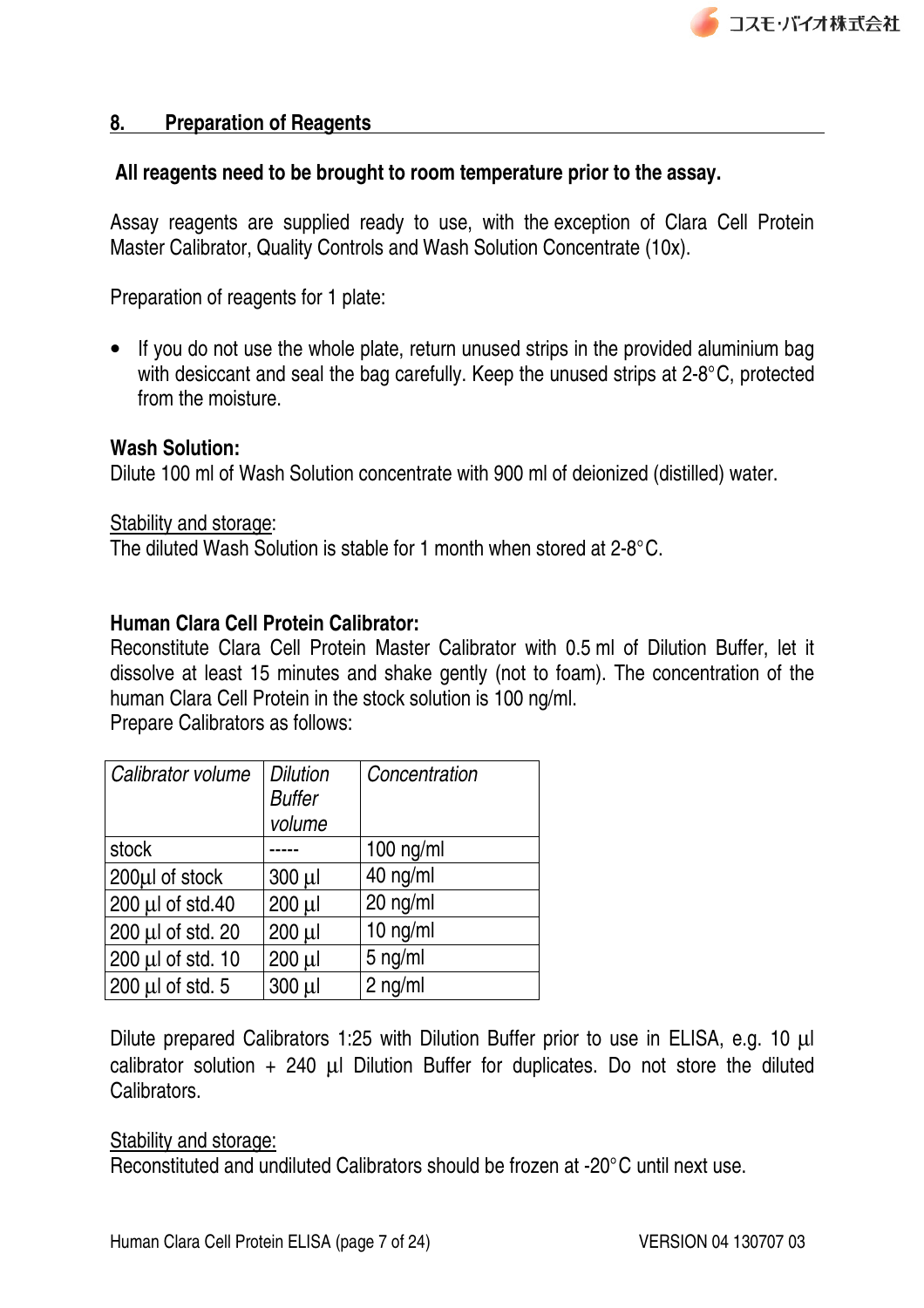

Do not store the diluted (25x) Calibrators.

# **Quality Controls:**

Dissolve lyophilized Quality Controls with 0.1 ml of distilled water, let stand at least 15 minutes and shake gently (not to foam). These solutions are prepared for subsequent diluting.

Dilute Quality Controls prior to use 1:25 with Dilution Bufffer, e.g. 5 ul sample + 120 ul Dilution Buffer when assaying samples in singlets, or preferably 10 ul sample + 240 ul Dilution Buffer for duplicates.

Stability and storage:

Reconstituted but undiluted Quality Controls are stable up to one month when stored at  $-20^\circ$ C.

Do not store the diluted (1:25) Quality Controls

# **9. Preparation of Samples**

Dilute serum or plasma samples 1:25 with Dilution Buffer, e.g. 5  $\mu$ l sample + 120  $\mu$ l Dilution Buffer when assaying samples in singlets, or preferably 10  $\mu$ l sample + 240  $\mu$ l Dilution Buffer for duplicates.

In case of measurement of Clara Cell Protein in bronchoalveolar lavage fluid an appropriate dilution should be assessed by the researcher in advance to batch measurement (recommended starting dilution is 1:750).

Do not store the diluted samples.

# Stability and storage:

Serum and plasma samples are stable for 1 year when stored at –20°C and for 2 years when stored at  $-70^{\circ}$ C.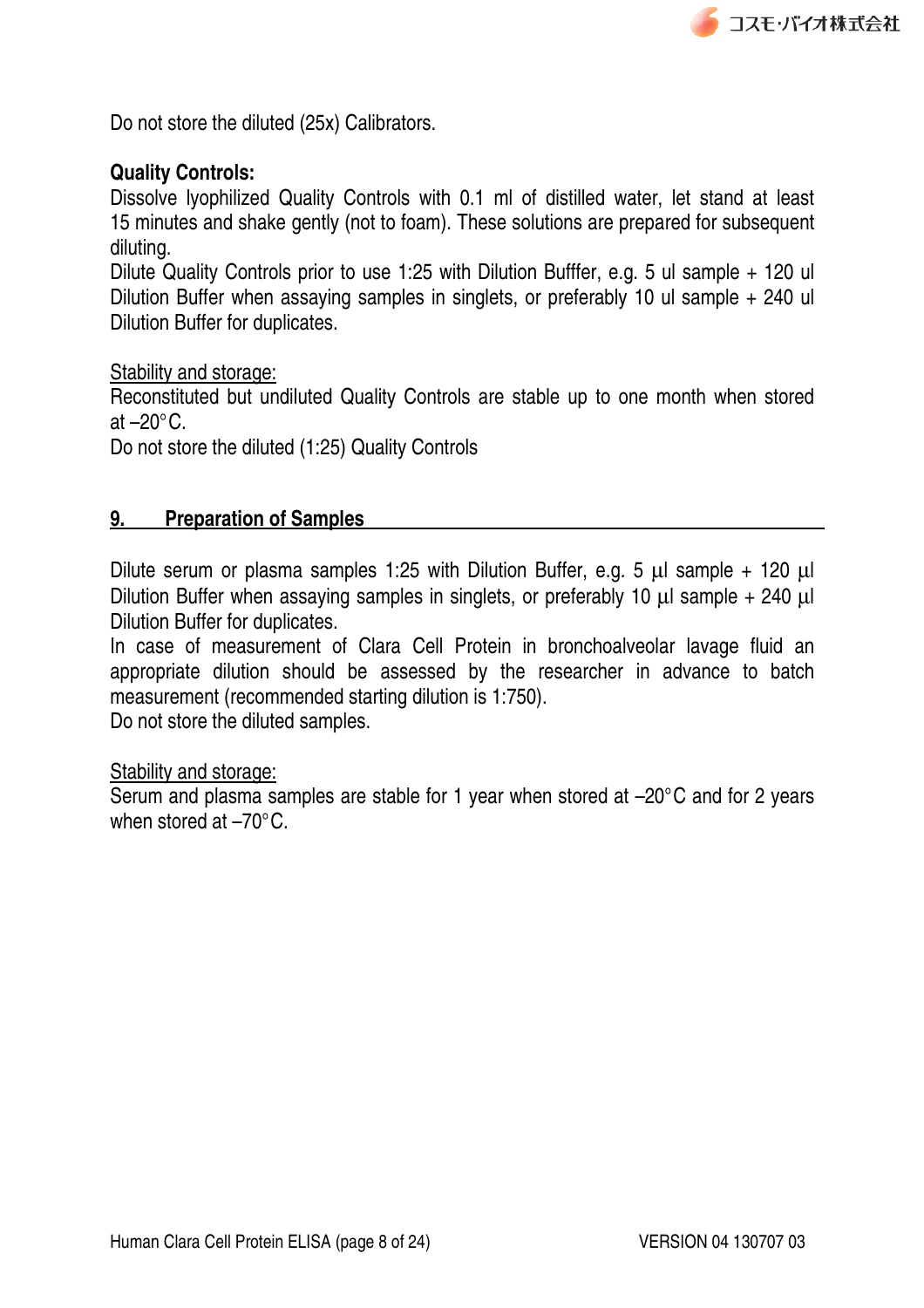

## **10. Assay Procedure**

- 1) Pipet 100 µl of diluted Calibrators, Quality Controls, Dilution Buffer (=Blank) and samples, preferably in duplicates, into the appropriate wells. See Figure 1 for example of work sheet.
- 2) Incubate the plate at room temperature (ca. 25°C) for 1 hour, shaking at ca. 300 rpm on an orbital microplate shaker.
- 3) Wash the wells 3-times with Wash Solution (0.35 ml per well).
- 4) Add 100 µl of Biotin Labelled Antibody Solution into each well.
- 5) Incubate the plate at room temperature (ca. 25°C) for 1 hour, shaking at ca. 300 rpm on an orbital microplate shaker.
- 6) Wash the wells 3-times with Wash Solution (0.35 ml per well).
- 7) Add 100 µl of Streptavidin-HRP Conjugate.
- 8) Incubate the plate at room temperature (ca. 25°C) for 1 hour, shaking at ca. 300 rpm on an orbital microplate shaker.
- 9) Wash the wells 3-times with Wash Solution (0.35 ml per well).
- 10) Add 100 µl of Substrate Solution. (Avoid exposing the microtiter plate to direct sunlight. Covering the plate with e.g. aluminium foil is recommended.)
- 11)Incubate the plate for 10 minutes at room temperature. (The incubation time may be extended [up to 20 minutes] if the reaction temperature is below than 20°C.). No shaking!
- 12) Stop the colour development by adding 100 µl of Stop Solution.
- 13)Determine the absorbance by reading the plate at 450 nm. (The absorbance should be read within 5-15 minutes following step 12.)

Note: If the microplate reader is not capable of reading absorbance greater than the absorbance of the highest standard, perform a second reading at 405 nm. A new standard curve, constructed using the values measured at 405 nm, is used to determine Clara Cell Protein concentration of off-scale samples. The readings at 405 nm should not replace the on-scale readings at 450 nm.

.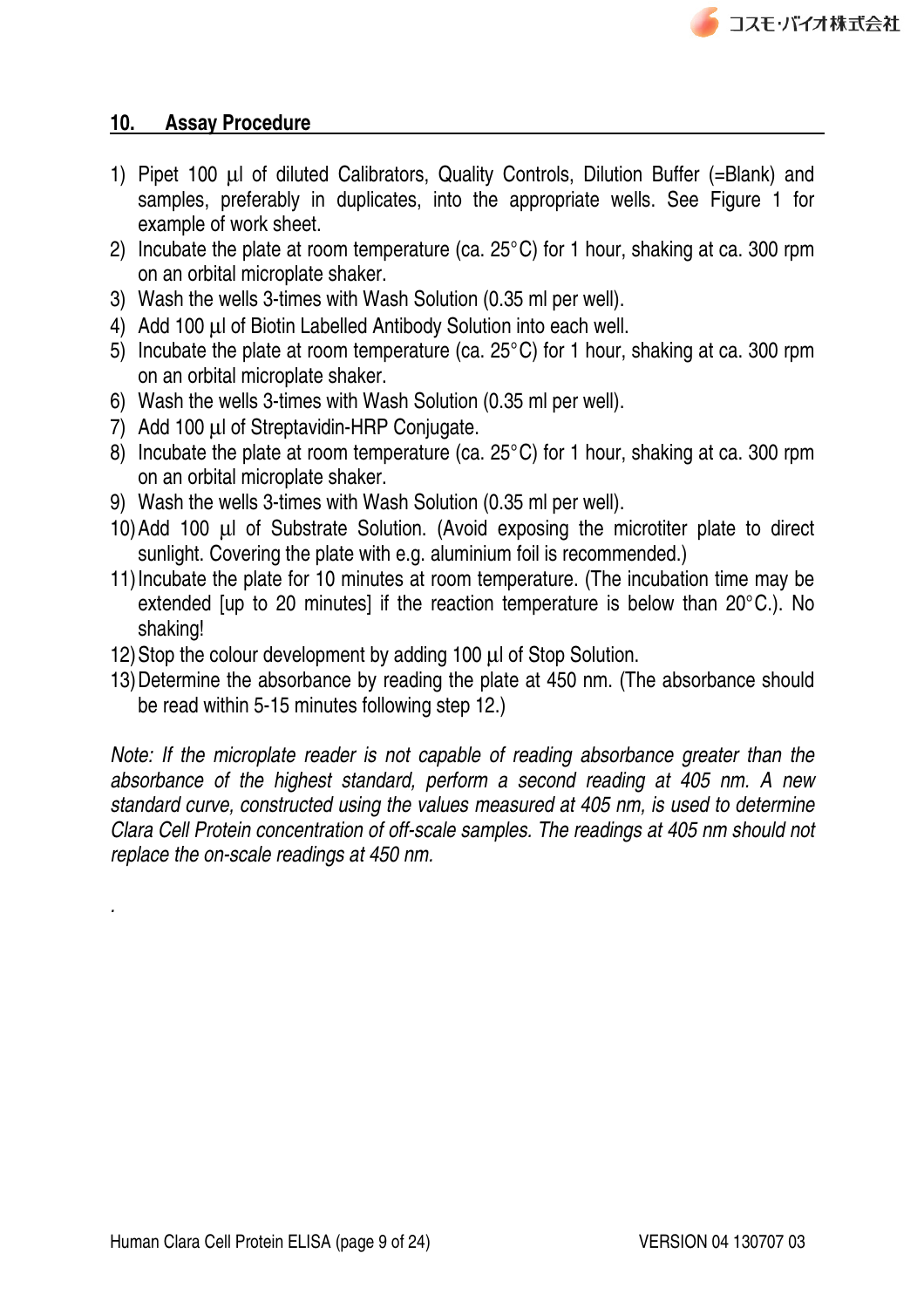Figure 1: Example of work sheet.

|     | $\frac{\sinh 1 + 2}{\sinh 3 + 4}$                                |          | strip 5+6                                        |                               | $\frac{1}{2}$ strip 7+8 $\frac{1}{2}$ strip 9+10 $\frac{1}{2}$ strip 11+12 |
|-----|------------------------------------------------------------------|----------|--------------------------------------------------|-------------------------------|----------------------------------------------------------------------------|
| A   | Calibrator 100 CC Low                                            |          | $\exists$ Sample 8                               | Sample 16 Sample 24 Sample 32 |                                                                            |
| B   | Calibrator 40 Sample 1 Sample 9                                  |          |                                                  | Sample 17 Sample 25 Sample 33 |                                                                            |
|     | C Calibrator 20 Sample 2 Sample 10                               |          |                                                  | Sample 18 Sample 26 Sample 34 |                                                                            |
|     | D Calibrator 10 Sample 3 Sample 11 Sample 19 Sample 27 Sample 35 |          |                                                  |                               |                                                                            |
|     | <b>E</b> Calibrator 5 Sample 4 Sample 12                         |          |                                                  | Sample 20 Sample 28 Sample 36 |                                                                            |
|     | $\mathsf F$ $\mathsf C$ alibrator 2                              |          | Sample 5 Sample 13 Sample 21 Sample 29 Sample 37 |                               |                                                                            |
| G – | <b>IBlank</b>                                                    | :Samde 6 | Sample 14   Sample 22   Sample 30   Sample 38    |                               |                                                                            |
| H.  | <b>IQCHah</b>                                                    |          | Sample 7 Sample 15 Sample 23 Sample 31 Sample 39 |                               |                                                                            |

# **11. Calculations**

Most microtiter plate readers perform automatic calculations of analyte concentration. The standard curve is constructed by plotting the absorbance (Y) of calibrators versus log of the known concentration (X) of calibrators, using the four-parameter function.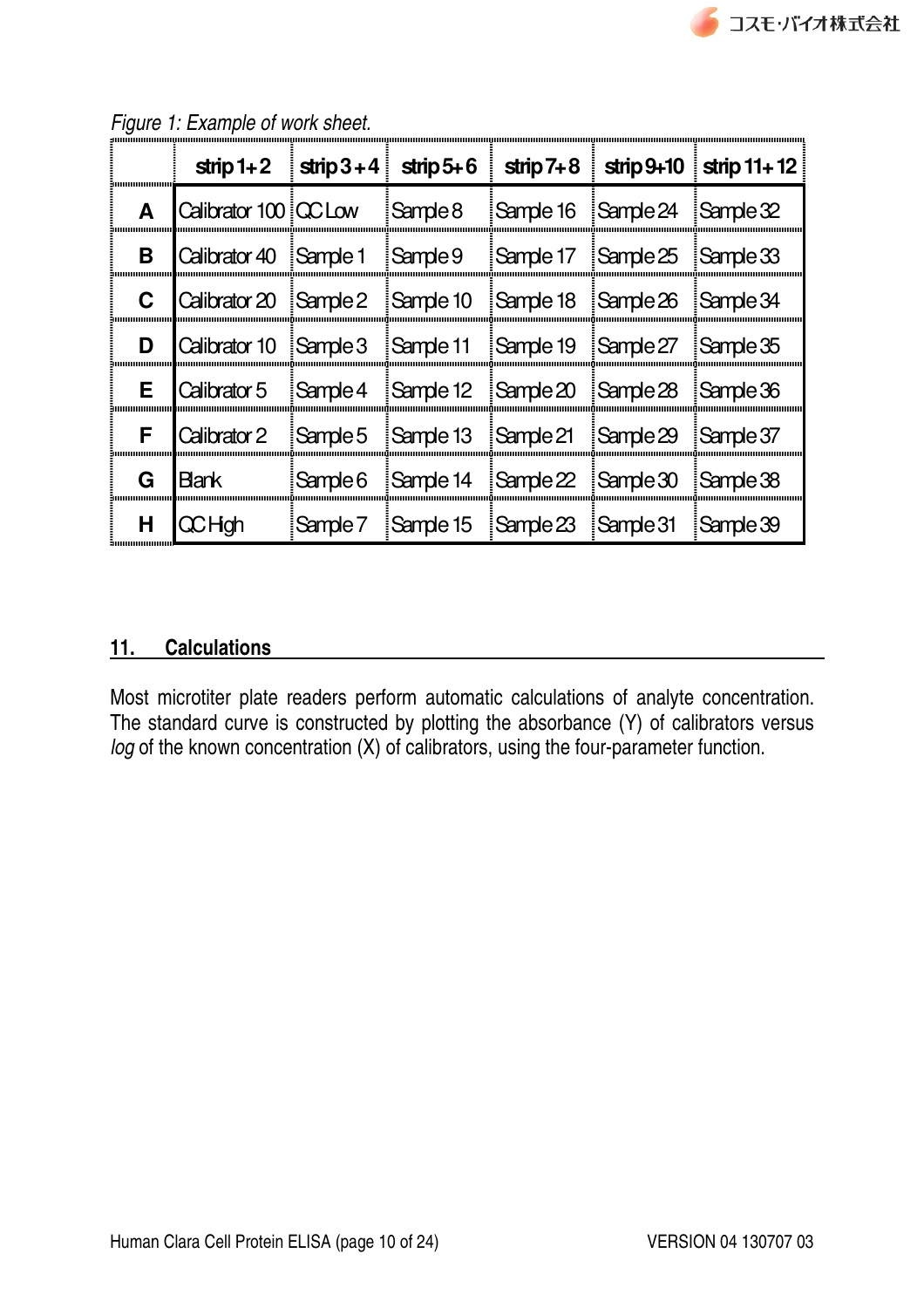

Figure 2: Standard Curve for Clara Cell Protein is plotted using the four-parameter function as a proportion of Clara Cell Protein concentration and absorbance at 450 nm.

Alternatively, the logit log function can be used to linearize the calibration curve (i.e. logit of absorbance (Y) is plotted versus log of the known concentration (X) of calibrators).

**Serum or plasma samples, Quality Controls and Calibrators are diluted 1:25 prior to analysis, so there is no need to account for this dilution.**

# **12. Limits of Assay**

Results exceeding Clara Cell Protein level of 100 ng/ml should be repeated with diluted samples. Dilution factors need to be taken into consideration in calculating the Clara Cell Protein concentration.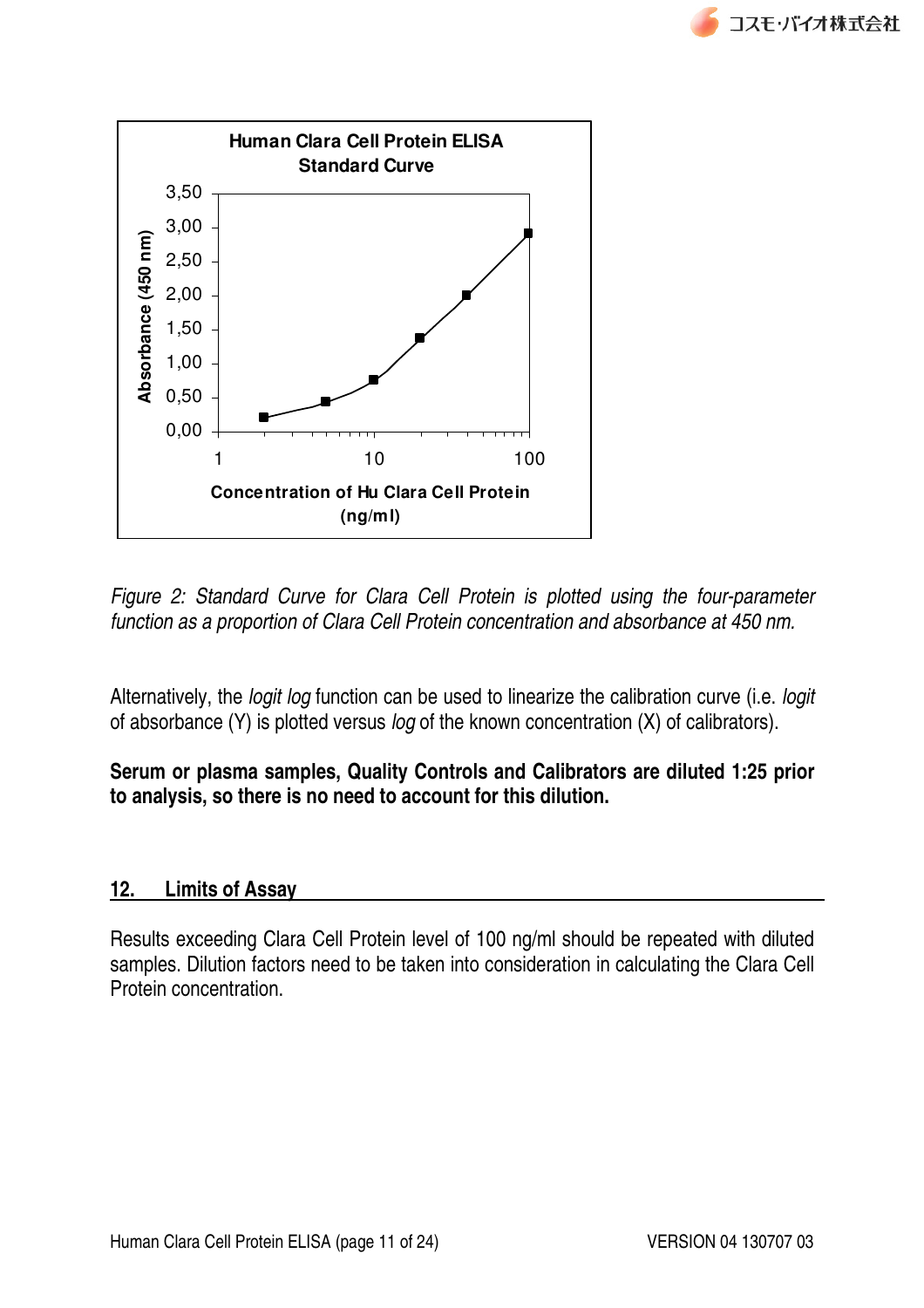# **13. Performance Characteristics**

Typical analytical data obtained with the BioVendor Human Clara Cell Protein ELISA are presented in this chapter. For actual Standard curve and Quality Controls values see the Certificate of Analysis.

# • **Sensitivity**

The limit of detection (defined as human Clara Cell Protein concentration giving absorbance higher than mean absorbance of blank\* plus three standard deviations of the absorbance of blank:  $A_{\text{blank}} + 3xSD_{\text{blank}}$ ) is defined as follows:

Analytical Limit of Detection is calculated from the real human Clara Cell Protein values in wells and is 20 pg/ml

Assay Sensitivity takes the dilution of samples into consideration and is calculated according to the formula:

Assay Sensitivity = Analytical Limit of Detection x sample dilution = 20 pg/ml x  $25 =$ 500 pg/ml

\*Dilution Buffer is pipetted into blank wells.

# • **Specificity**

The antibodies in the Human Clara Cell Protein ELISA kit are highly specific for human Clara Cell Protein with no detectable crossreactivities to the cytokines that may be present in human serum.

# • **Precision**

Intra-assay (Within-Run) (n=8)

|                | Sample   Mean (ng/ml) | <b>SD</b> | CV            |
|----------------|-----------------------|-----------|---------------|
|                |                       | (ng/ml)   | $\frac{1}{2}$ |
|                | 4.52                  | 0.33      | 7.3           |
| $\overline{2}$ | 7.96                  | 0.64      | 8.1           |
| 3              | 15.54                 | 1.23      | 7.9           |
|                | 19.44                 | 0.93      | 4.8           |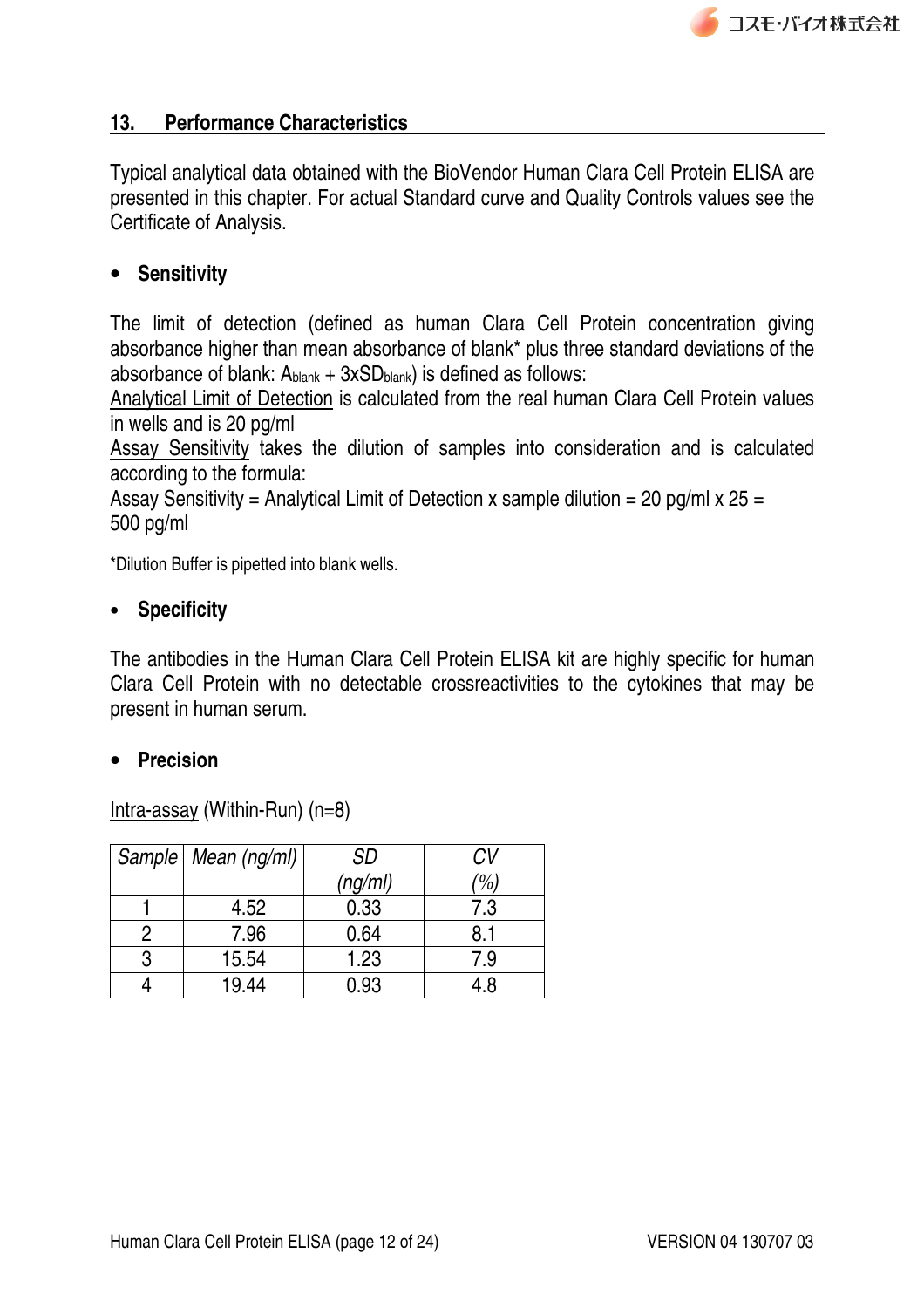|   | Sample   Mean (ng/ml) | <b>SD</b> | СV            |
|---|-----------------------|-----------|---------------|
|   |                       | (ng/ml)   | $\frac{1}{2}$ |
|   | 3.93                  | 0.43      | 10.9          |
|   | 5.98                  | 0.16      | 2.6           |
| 3 | 6.94                  | 0.61      | 87            |
|   | 10.58                 | 17 (      | 1.6           |

# Inter-assay (Run-to-Run) (n=4)

# • **Spiking Recovery**

Serum samples were spiked with different amounts of human Clara Cell Protein, diluted with Dilution Buffer 1:25 and assayed.

| Sample        | <b>Observed</b> | <b>Expected</b> | Recovery O/E |
|---------------|-----------------|-----------------|--------------|
|               | (ng/ml)         | (ng/ml)         | $\%$         |
|               | 6.69            |                 |              |
|               | 11.29           | 11.41           | 98.9         |
|               | 17.03           | 16.32           | 104.4        |
|               | 25.22           | 24.22           | 104.1        |
| $\mathcal{P}$ | 13.53           |                 |              |
|               | 20.26           | 18.25           | 111.0        |
|               | 26.04           | 23.16           | 112.4        |
|               | 33.40           | 31.06           | 107.5        |

# • **Linearity**

Serum samples (diluted 1:25 with Dilution Buffer) were further serially diluted with Dilution Buffer and assayed.

|                | Sample   Dilution | <b>Observed</b> | <b>Expected</b> | Recovery  |
|----------------|-------------------|-----------------|-----------------|-----------|
|                |                   | (nq/ml)         | (ng/ml)         | O/E $(%)$ |
|                |                   | 18.18           |                 |           |
|                | 1:2               | 9.42            | 9.09            | 103.6     |
|                | 1:4               | 4.50            | 4.55            | 99.0      |
|                | 1:8               | 2.20            | 2.27            | 96.8      |
| $\overline{2}$ |                   | 15.24           |                 |           |
|                | 1:2               | 8.10            | 7.62            | 106.3     |
|                | 1:4               | 3.99            | 3.81            | 104.7     |
|                | 1:8               | 1.84            | 1.91            | 96.6      |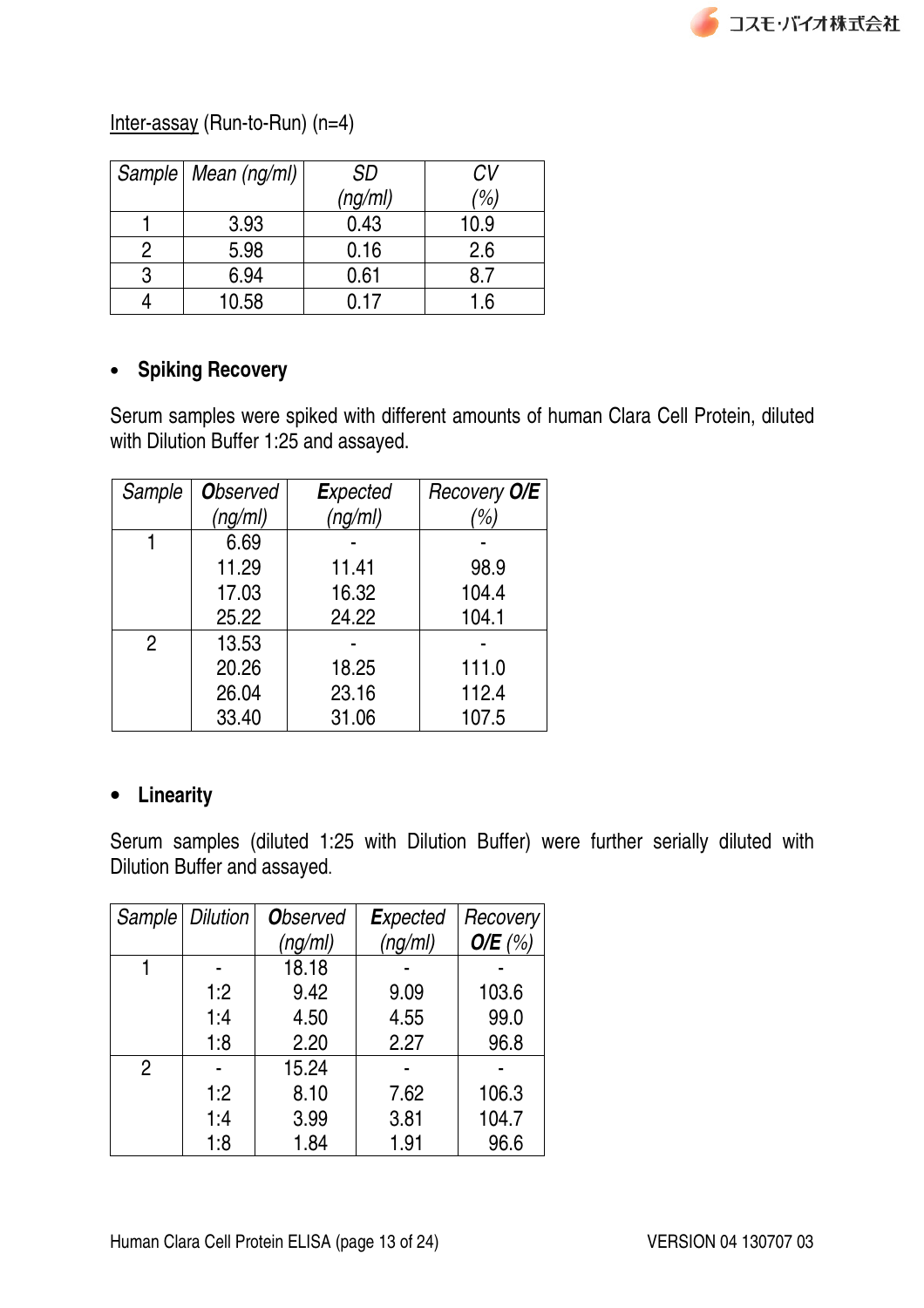

## **14. Definition of Clara Cell Protein Master Calibrator**

The Clara Cell Protein is purified from human urine and is used as the calibrator. The Clara Cell Protein is a 16 kDa dimeric protein consisting of two disulfide-linked polypeptide chains.

The CC16 concentration strongly depends on the method, which is used for the protein determination. Master standard contains 50 ng of CC16 measured by Bradford method (used in this kit), 215 ng of CC16 measured by BCA method and 340 ng of CC16 measured by Lowry method.

#### **15. Method Comparison**

The BioVendor's Human Clara Cell Protein ELISA was compared to a latex imunoassay. Linear regression analysis of the results yielded the following results.

 $ELISA = 0.86 \times LATEX$  $r^2 = 0.86$ 

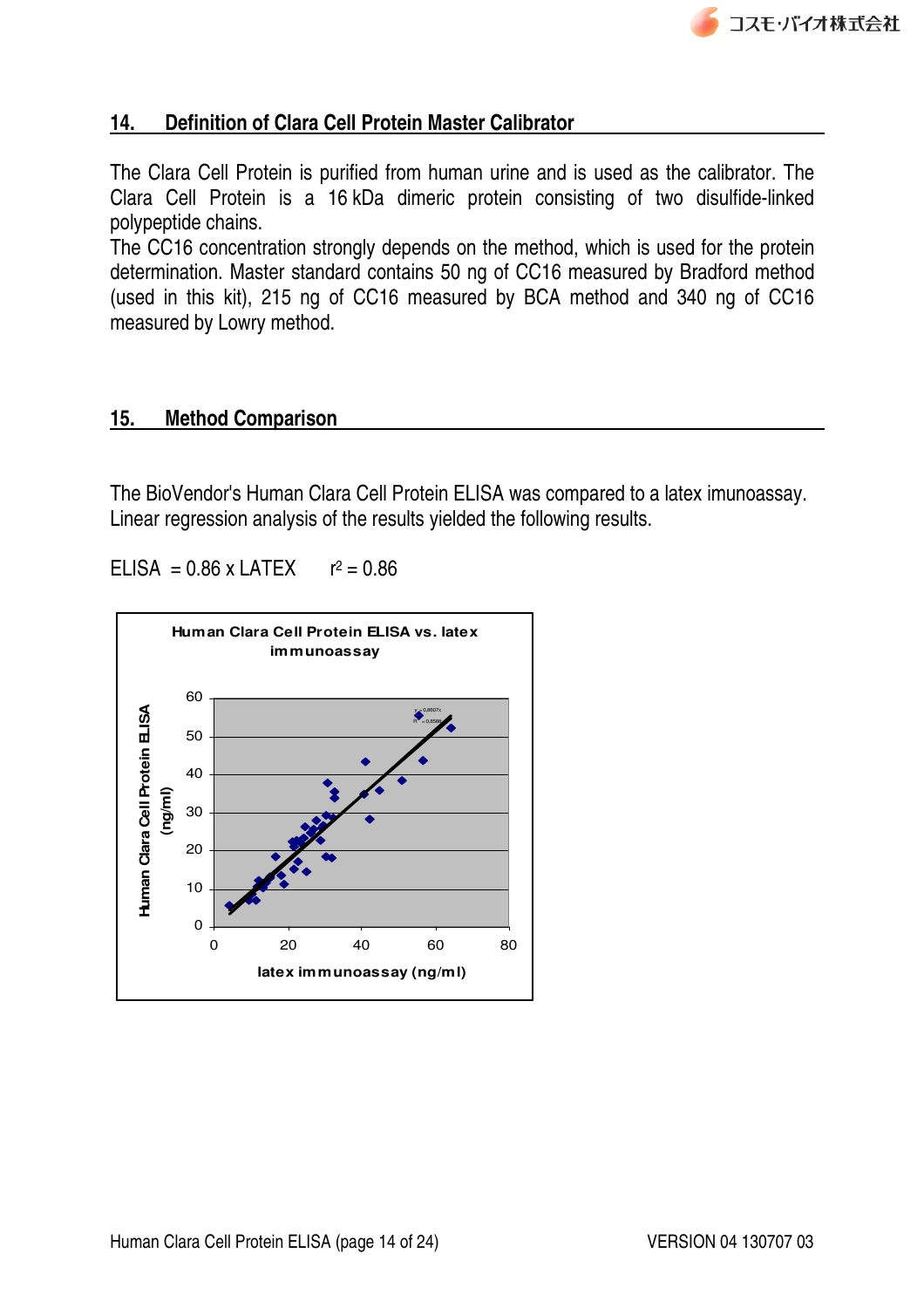# **16. Troubleshooting and FAQs**

# **1/ Weak signal in all wells**

Possible explanations:

- · Omission of a reagent or a step
- · Improper preparation or storage of a reagent
- · Assay performed before reagents were allowed to come to room temperature

# **2/ High signal and background in all wells**

Possible explanations:

- · Improper or inadequate washing
- · Overdeveloping; incubation time should be decreased before addition of Stop Solution

# **3/ High coefficient of variation (CV)**

Possible explanation:

· Improper or inadequate washing

# **4/ Effect of freezing/thawing on the concentration of Clara Cell Protein in samples**

No decline was observed in concentration of Clara Cell Protein in serum and plasma samples after repeated (3x) freezing/thawing cycles. Avoid repeated freezing/thawing of BAL samples.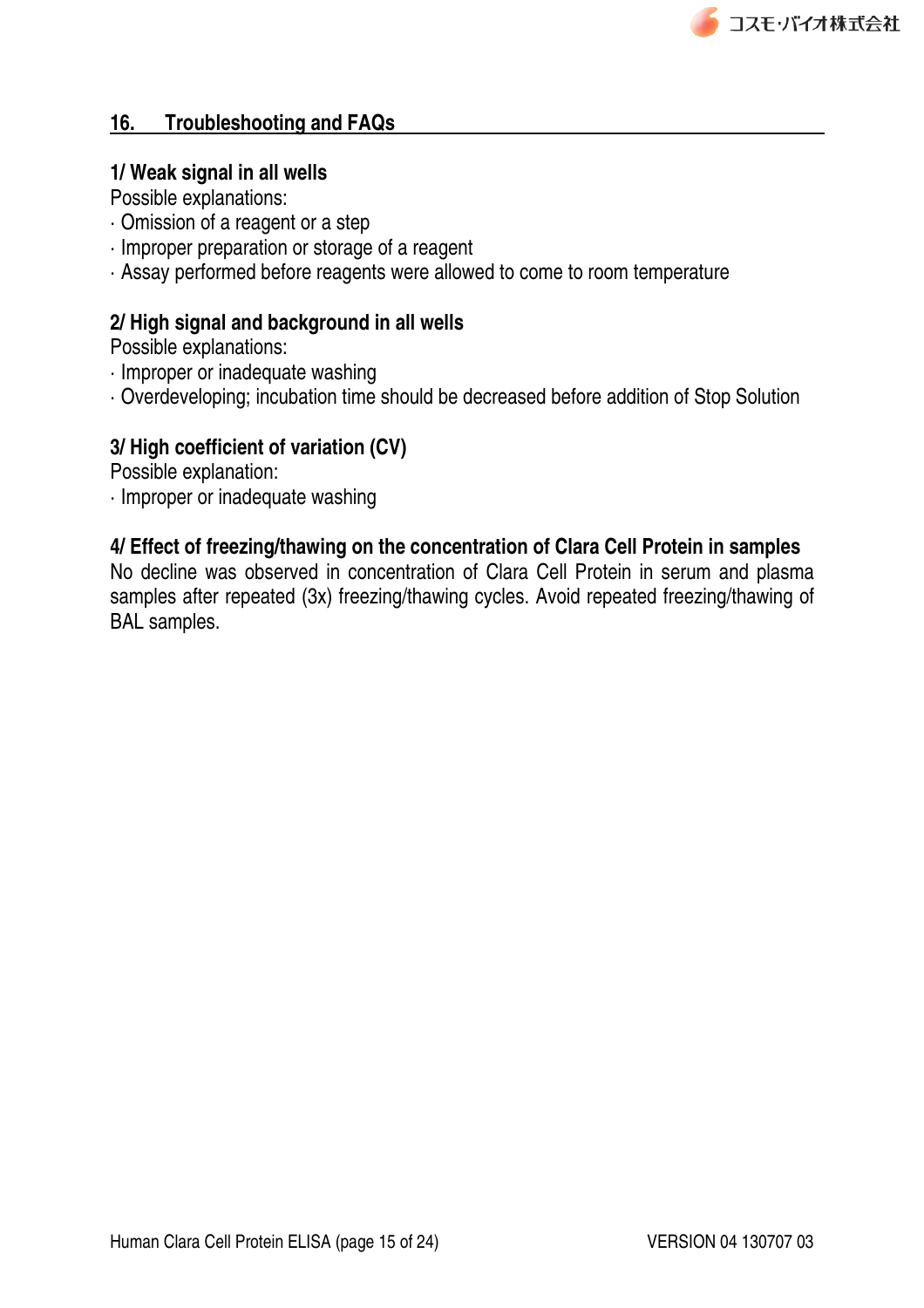コスモ・バイオ株式会社

# **5/ Effect of sample matrix (serum/plasma)**

Samples from 10 healthy individuals were taken and treated by different methods, results shown below:

| Volunteer      | Serum   | Plasma (ng/ml) |             |         |
|----------------|---------|----------------|-------------|---------|
|                | (ng/ml) | Citrate        | <b>EDTA</b> | Heparin |
| 1              | 19.0    | 16.0           | 17.8        | 22.1    |
| $\overline{2}$ | 8.3     | 7.0            | 8.4         | 8.0     |
| 3              | 6.9     | 5.7            | 5.9         | 6.0     |
| 4              | 10.4    | 9.1            | 9.6         | 10.0    |
| 5              | 5.1     | 4.5            | 5.3         | 4.6     |
| 6              | 22.0    | 17.9           | 20.4        | 26.0    |
| 7              | 14.0    | 11.9           | 13.8        | 12.7    |
| 8              | 7.6     | 6.3            | 7.6         | 8.9     |
| 9              | 11.9    | 10.0           | 11.7        | 12.1    |
| 10             | 13.2    | 11.9           | 15.4        | 13.7    |



Mean values of Clara Cell Protein in serum, citrate plasma, EDTA plasma and heparin plasma, expressed in ng/ml:

| Sample $(n=10)$    | Mean (ng/ml) | Plasma/Serum<br>$\%$ |
|--------------------|--------------|----------------------|
| Serum              | 11.0         |                      |
| Citrate Plasma     | 10.0         | 85                   |
| <b>EDTA Plasma</b> | 11.6         | 97                   |
| Heparin Plasma     | 124          | 105                  |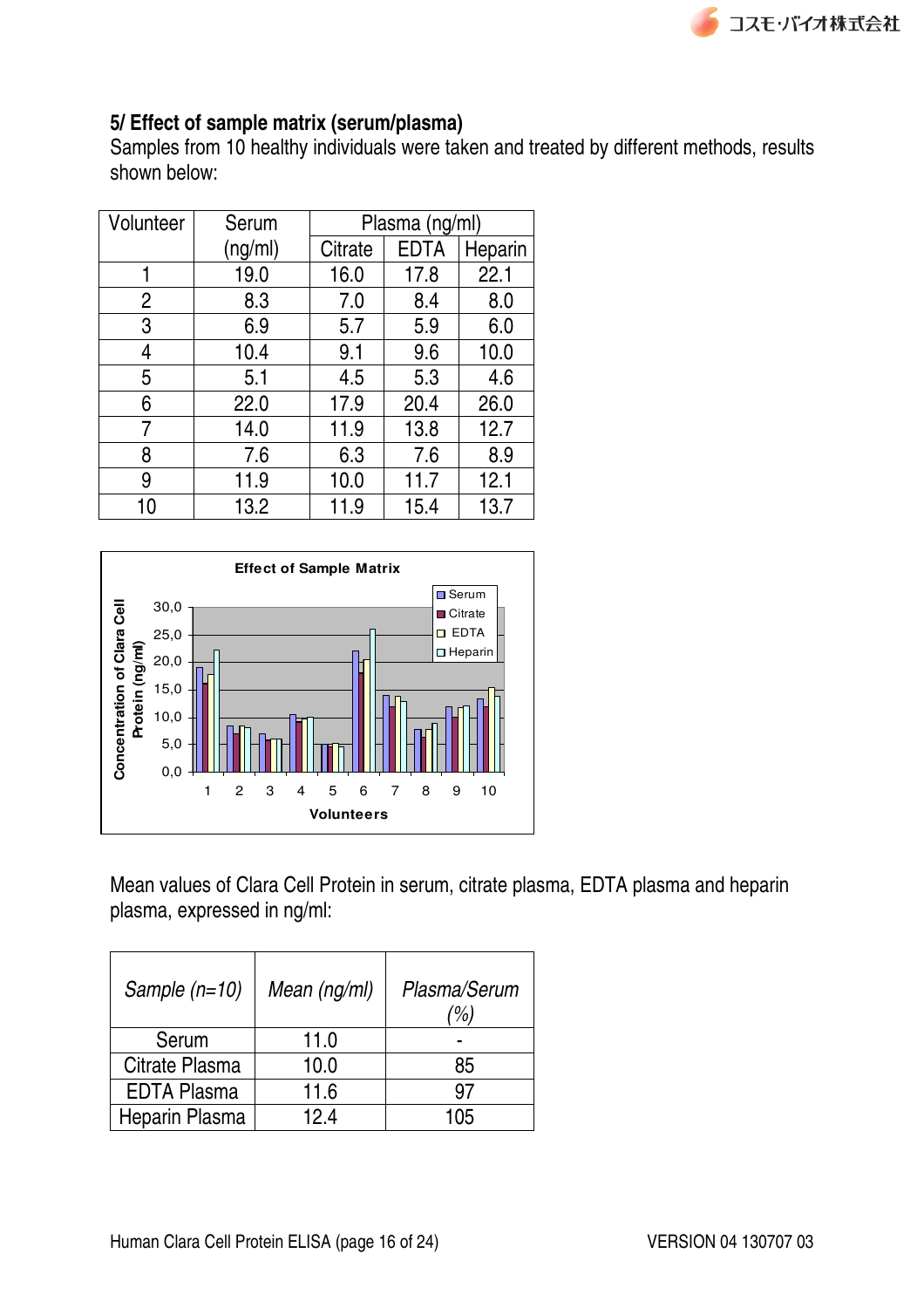

# **6/ Stability of samples at 4°C**

Samples should be stored at –20°C. However, no decline was observed in concentration of Clara Cell Protein in serum and plasma samples when stored at 4°C for 2 weeks. To avoid microbial contamination, add  $N_3$  to a final concentration 0.1% to the samples.

# **7/ Why are calibrator solutions diluted 25x prior to use in ELISA and what does it mean for calculation of results?**

The dilution buffer suppresses the matrix effect of samples. It is a common practice to use the same dilution for samples and calibrators because of simple calculation of results: concentrations of samples can be read directly off the curve without considering a dilution factor. Thus, in Human Clara Cell Protein ELISA the same dilution of 1:25 is used for calibrators, controls and serum/plasma samples.

Samples exceeding Clara Cell Protein level of 100 ng/ml should be measured at higher degree of dilution (e.g. BAL samles at 1:750) and dilution factors need to be taken into consideration when calculating Clara Cell Protein concentrations then (the dilution factor is 30 in this case).

|                       | Mean    | Range (ng/ml) |
|-----------------------|---------|---------------|
|                       | (ng/ml) |               |
| Serum                 | 12.6    | $3.7 - 23.2$  |
| <b>Urine</b>          | 18.7    | $0.2 - 88.6$  |
| Seminal fluid         | 1030.0  | 145-8600      |
| <b>BAL</b>            | 1360.0  | 154-4300      |
| <b>Synovial fluid</b> | 9.1     | $2.8 - 16.4$  |
| <b>Pleural fluid</b>  | 11.4    | $0.7 - 32.8$  |
| Cerebrospinal         | 0.5     | $0 - 5.7$     |
| fluid                 |         |               |
| Gastric juice         | 185.0   | $0 - 1220$    |
| <b>Bile</b>           | 0.7     | $0 - 2.3$     |

# **8/ Typical distribution of Clara Cell Protein in various body fluids**

Concentrations of Clara Cell Protein are expressed as ng/ml. See for details:

• Shijubo N., Kawabata I., Sato N., Itoh Y.: Clinical Aspects of Clara Cell 10-kDa Protein/ Uteroglobin (Secretoglobin 1A1), Current Pharmaceutical Design, 9, 1139-1149, (2003)

# **9/ A Need for more of Dilution Buffer**

Dilute Dilution Buffer 1:1 with 0,9% NaCl und use this mixture for dilution of calibrator solutions and samples. The mixture is full compatible with original Dilution Buffer.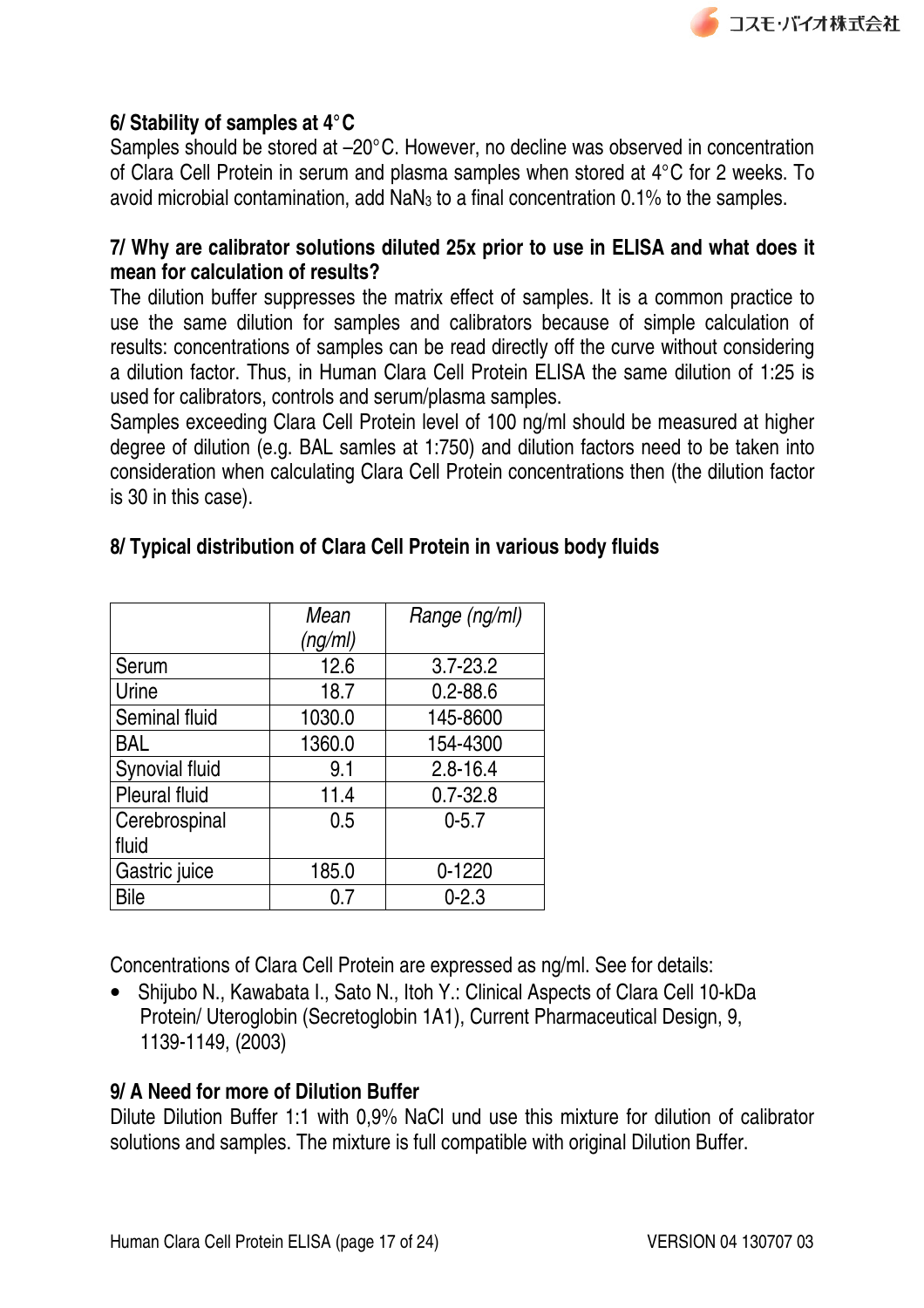# **17. References**

# **References to Clara Cell Protein**

- Backé E, Lotz G, Tittelbach U, Plitzko S, Gierke E and Schneider WD: Immunological biomarkers in salt miners exposed to salt dust, diesel exhaust and nitrogen oxides. Int Arch Occup Environ Health, Jun; 77(5):319-27 (2004)
- Signor L, Tigani B, Beckmann N, Falchetto R and Stoeckli M: Two-dimensional electrophoresis protein profiling and identification in rat bronchoalveolar lavage fluid following allergen and endotoxin challenge. Proteomics, Jul; 4(7):2101-10 (2004)
- Shijubo N., Kawabata I., Sato N., Itoh Y.: Clinical Aspects of Clara Cell 10-kDa Protein/ Uteroglobin (Secretoglobin 1A1), Current Pharmaceutical Design, 9, 1139- 1149, (2003)
- Nord M., Schubert K., Cassel T., Andersson O., Riise G.: Decreased serum and bronchoalveolar lavage levels of Clara cell secretory protein (CC16) is associated with bronchiolitis obliterans syndrome and airway neutrophilia in lung transplant recipients. Transplantation, 73, 1264-1269, (2002)
- Petrek M., Hermans C., Kolek V., Fialova J., Bernard A.: Clara cell protein (CC16) in serum and bronchoalveolar lavage fluid of subjects exposed to asbestos. Biomarkers, 7(1), 58-67, (2002)
- Robin M., Dong P., Hermans C., Bernard A., Bersten A.D., Doyle I.R.: Serum levels of CC16, SP-A and SP-B reflect tobacco-smoke exposure in asymptomatic subjects. Eur Respir J, 20(5), 1152-1162, (2002)
- Hermans C., Petrek M., Kolek V., Weynand B., Pieters T., Lambert M., Bernard A.: Serum Clara cell protein (CC16), a marker of the integrity of the air-blood barrier in sarcoidosis. Eur Respir J, 18(3), 507-514 (2001)
- Linnoila I., Szabo E., deMayo F., Witschi H., Sabourin C., Malkinson A.: The role of CC10 in pulmonary carcionogenesis: from a marker to tumor suppression. Annals of the New York Academy of Science, 923, 249-267, (2000)
- Broeckaert F., Clippe A., Knoops B., Hermans C. and Bernard A.: Clara cell secretory protein (CC16): features as a peripheral lung biomarker. Annals of the New York Academy of Science, 923, 68-77, (2000)
- Shijubo N., Itoh Y., Yamaguchi T., Abe S.: Development of an enzyme-linked immunosorbent assay for Clara cell 10-kDa protein: in pursuit of clinical significance of sera in patients with asthma and sarcoidosis. Annals of the New York Academy of Science, 923, 268-279, (2000)
- Bernard A., Roels H., Lauwerys R., Witters R., Gielens C., Soumillion A. et al.: Human urinary protein 1: Evidence for identity with the Clara cell protein and occurrence in respiratory tract and urogenital secretions. Clin Chim Acta, 207, 239- 249, (1992)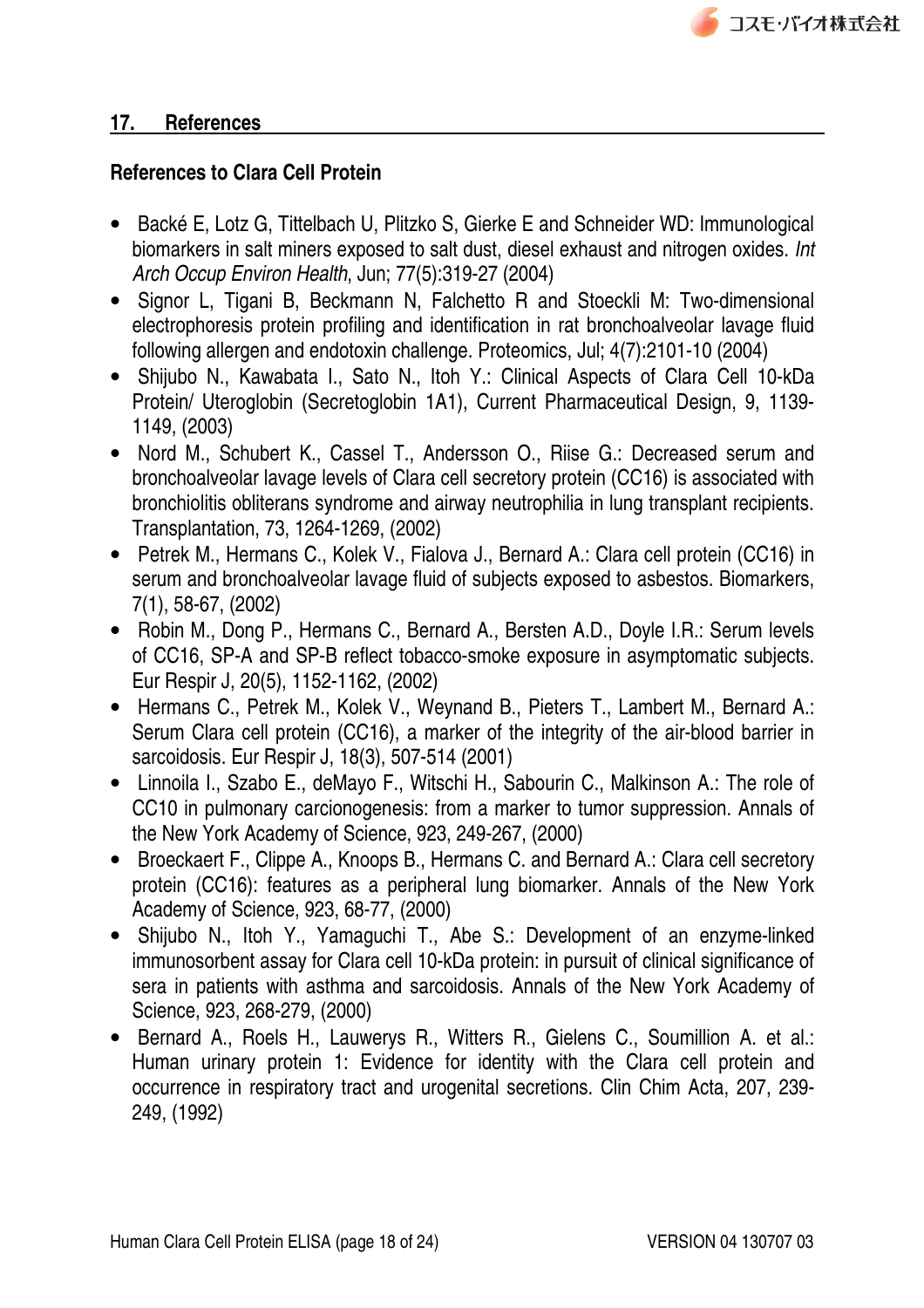

• Jackson P.J., Turner R., Keen J.N., Brooksbank R.A., Cooper E.H.: Purification and partial amino acid sequence of human urine protein 1. Evidence for homology with rabbit uteroglobin. J Chromatography, 452, 359-367, (1988)

# **References to this product**

- Benson M, Jansson L, Adner M, Luts A, Uddman R, Cardell LO: Gene profiling reveals decreased expression of uteroglobin and other anti-inflammatory genes in nasal fluid cells from patients with intermittent allergic rhinitis. Clin Exp Allergy, 35(4):473-84, (2005)
- Mattsson J, Remberger M, Andersson O, Sundberg B, Nord M: Decreased serum levels of clara cell secretory protein (CC16) are associated with bronchiolitis obliterans and may permit early diagnosis in patients after allogeneic stem-cell transplantation. Transplantation, 79(10):1411-6 (2005)

For more references on this product see our WebPages at www.biovendor.com コスモ・バイオ株式会社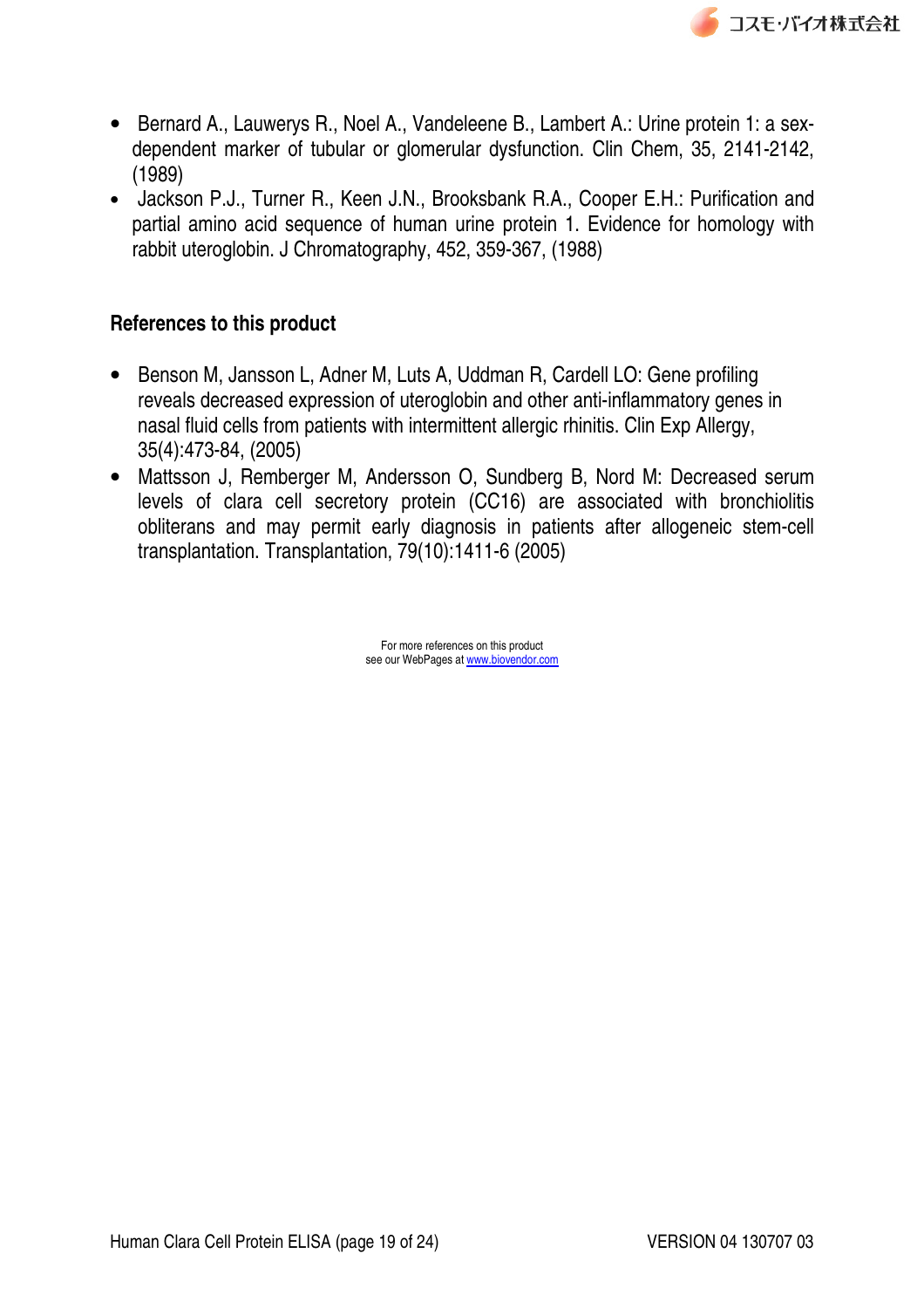

#### **Assay Procedure Summary**

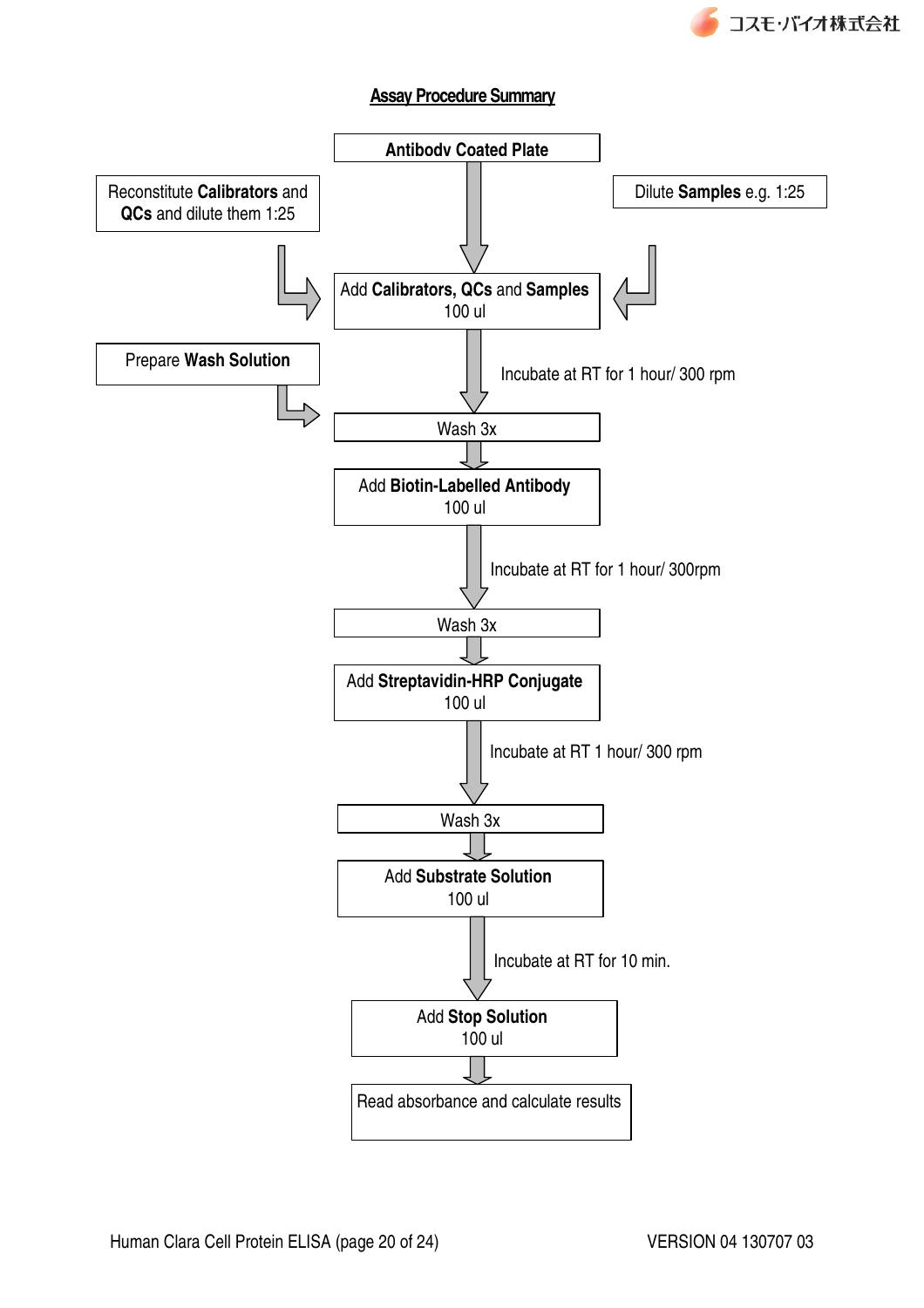

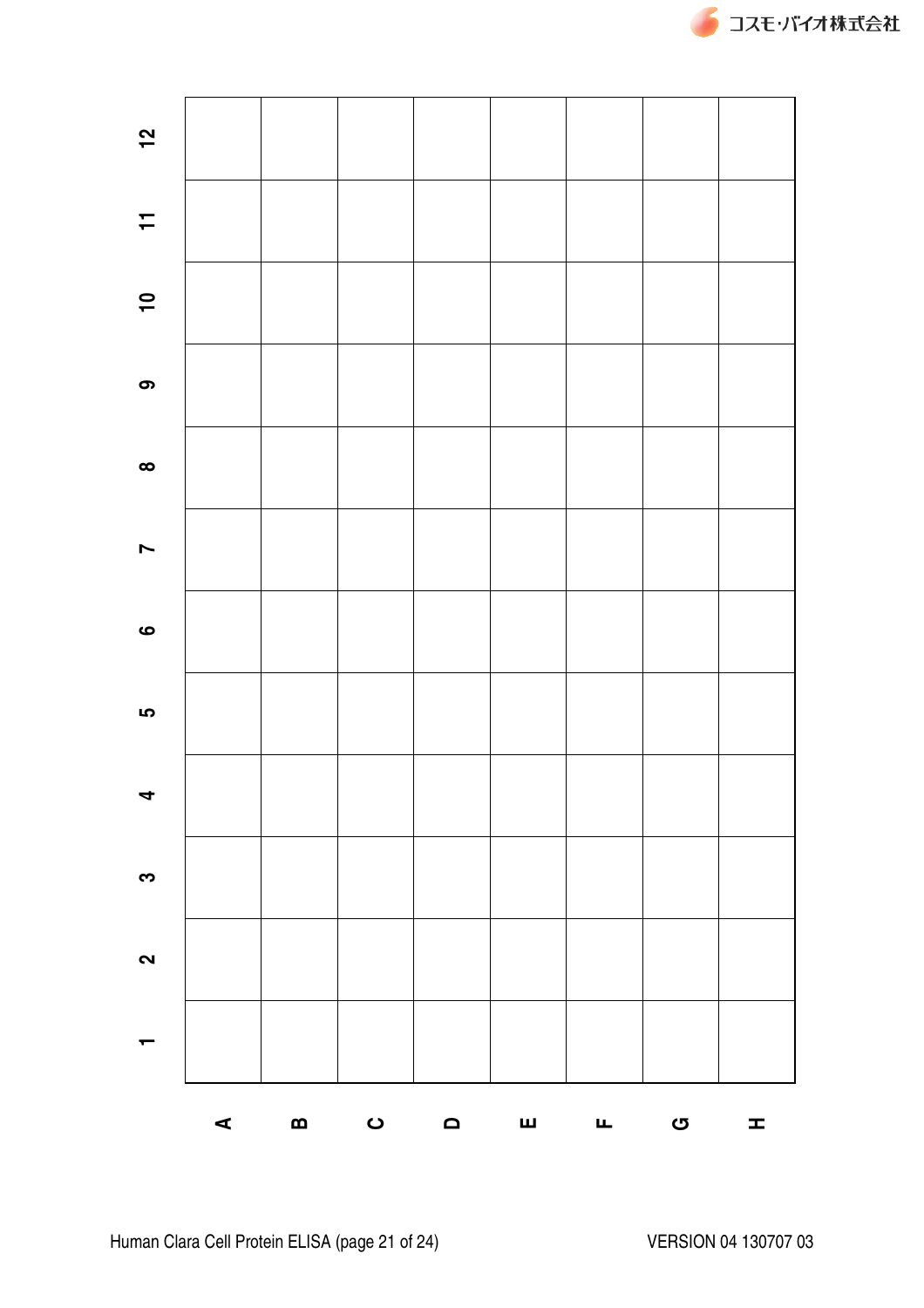

**Notes:**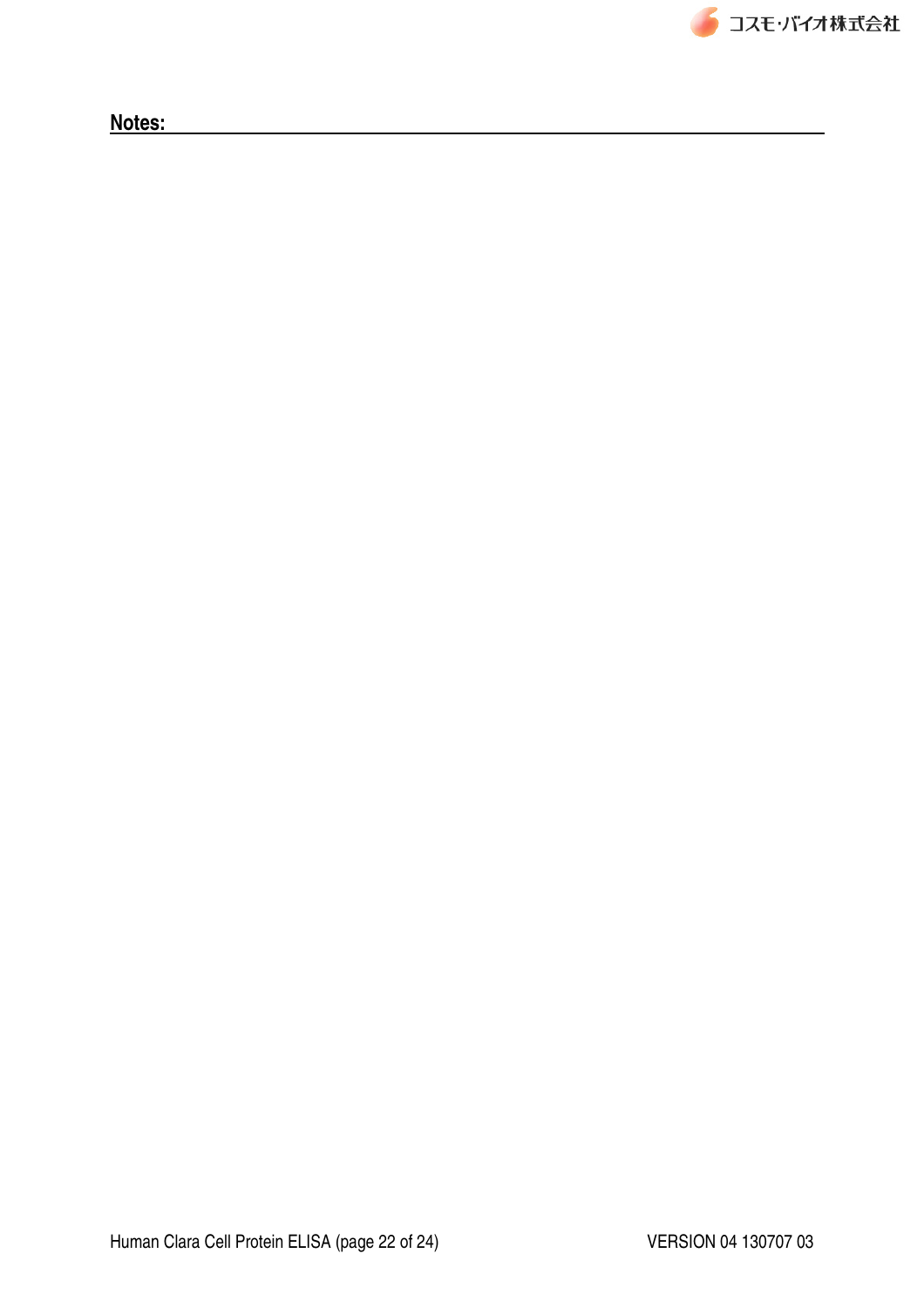